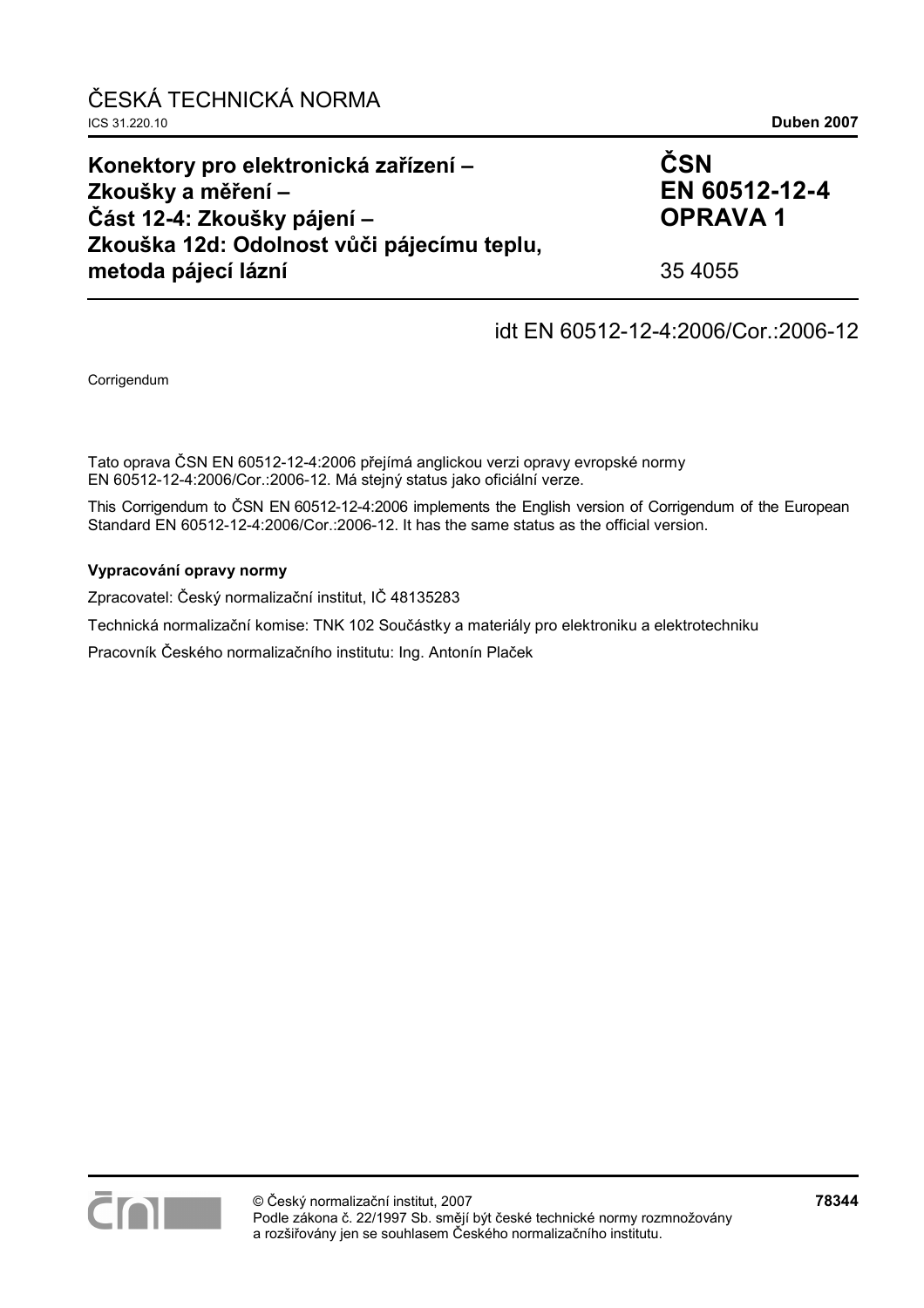

Corrigendum to EN 60512-12-4:2006

English version

\_\_\_\_\_\_\_\_\_\_\_

**Foreword** 

**Replace** the last paragraph by:

Annex ZA has been added by CENELEC.

**Add** Annex ZA (see overleaf):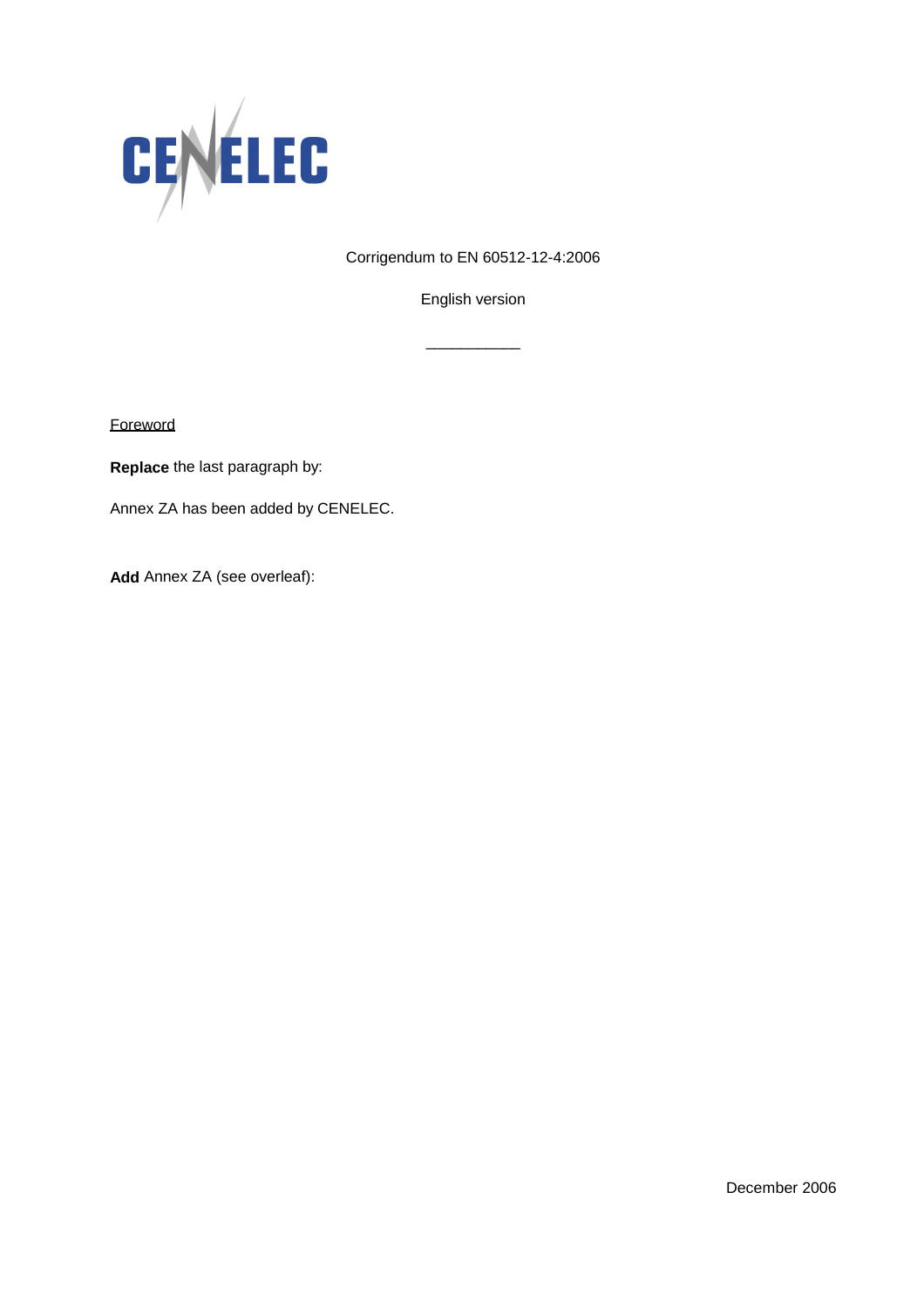# **Annex ZA**

## (normative)

## **Normative references to international publications with their corresponding European publications**

The following referenced documents are indispensable for the application of this document. For dated references, only the edition cited applies. For undated references, the latest edition of the referenced document (including any amendments) applies.

NOTE When an international publication has been modified by common modifications, indicated by (mod), the relevant EN/HD applies.

| Publication              | Year         | Title                                                                                                                             | EN/HD          | Year       |
|--------------------------|--------------|-----------------------------------------------------------------------------------------------------------------------------------|----------------|------------|
| IEC 60068-2-20<br>$+ A2$ | 1979<br>1987 | Environmental testing<br>Part 2: Tests - Test T: Soldering                                                                        | HD 323.2.20 S3 | 1988       |
| IEC 60512-1-1            | $-1)$        | Connectors for electronic equipment - Tests<br>and measurements<br>Part 1-1: General examination - Test 1a:<br>Visual examination | EN 60512-1-1   | $2002^{2}$ |

\_\_\_\_\_\_\_\_\_\_\_

j

<sup>1)</sup> Undated reference.

<sup>2)</sup> Valid edition at date of issue.